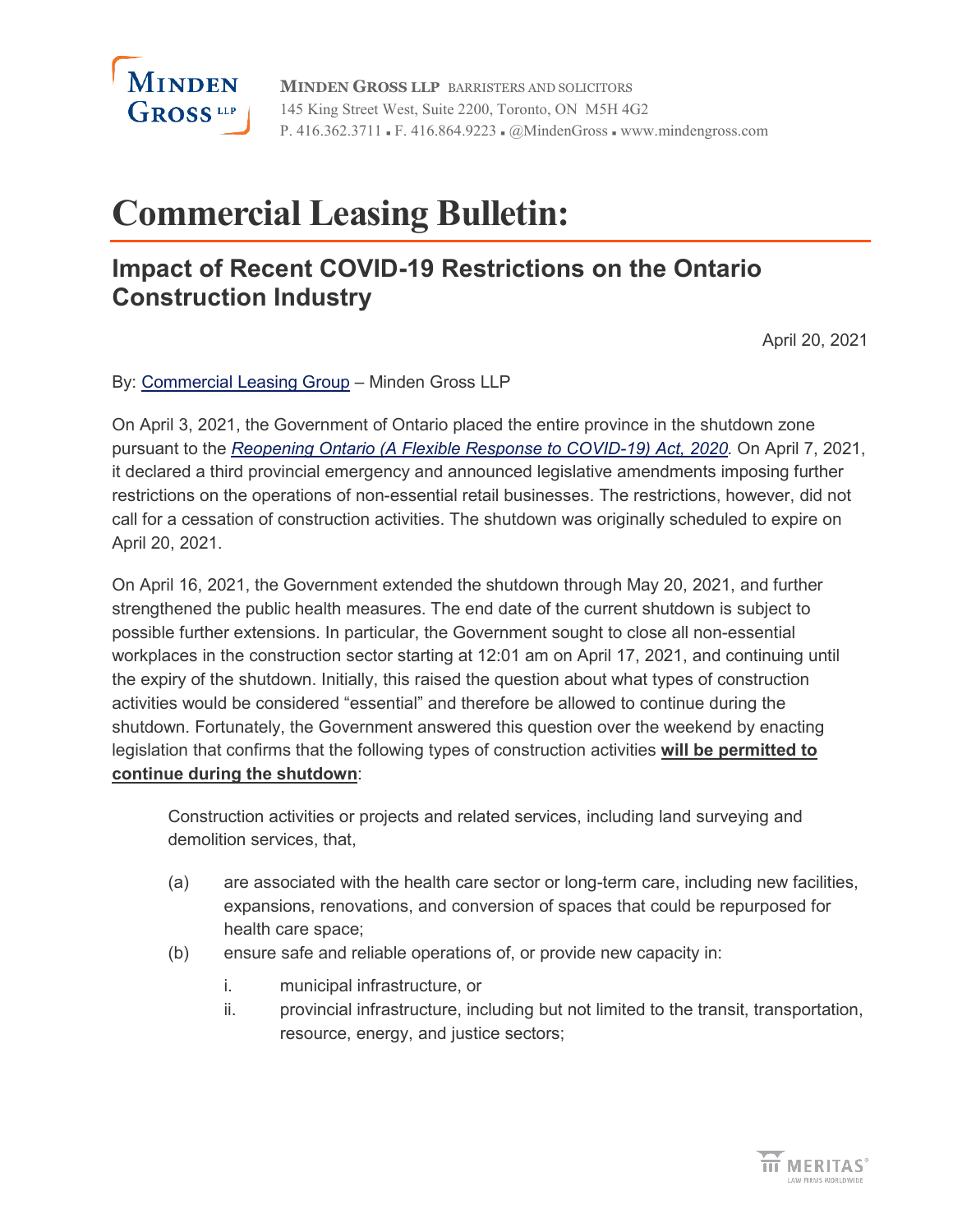

- (c) support the operations of, or provide new capacity in, electricity generation, transmission, distribution and storage, natural gas distribution, transmission, and storage or in the supply of resources;
- (d) support the operations of, or provide new capacity in, schools, colleges, universities, or child care centres;
- (e) are required for:
	- i. the maintenance and operations of petrochemical plants and refineries;
	- ii. significant industrial petrochemical projects where preliminary work commenced before April 17, 2021; or
	- iii. industrial construction and modifications to existing industrial structures limited solely to work necessary for the production, maintenance, or enhancement of personal protective equipment, medical devices such as ventilators and other identified products directly related to combatting the COVID-19 pandemic;
- (f) would provide additional capacity in the production, processing, manufacturing, or distribution of food, beverages, or agricultural products;
- (g) were commenced before April 17, 2021, and that would:
	- i. provide additional capacity for businesses that provide logistical support, distribution services, warehousing, storage or shipping, and delivery services;
	- ii. provide additional capacity in the operation and delivery of Information Technology (IT) services or telecommunications services; or
	- iii. provide additional capacity to, or enhance the efficiency or operations of, businesses that extract, manufacture, process, and distribute goods, products, equipment, and materials;
- (h) support the operations of broadband internet and cellular technologies and services;
- (i) are residential construction activities or projects and related services;
- (j) prepare a site for institutional, commercial, industrial, or residential development, including any necessary excavation, grading, roads, or utilities infrastructure;
- (k) are necessary to temporarily close construction sites that have paused, or that are not active, to ensure ongoing public safety;
- (l) are funded in whole or in part by:
	- i. the Crown in right of Canada or in right of Ontario,
	- ii. an agency of the Crown in right of Canada or in right of Ontario, or
	- iii. a municipality; or
- (m) are:
	- i. intended to provide shelter or support for vulnerable persons or affordable housing, and
	- ii. being funded in whole or in part by, or are being undertaken by,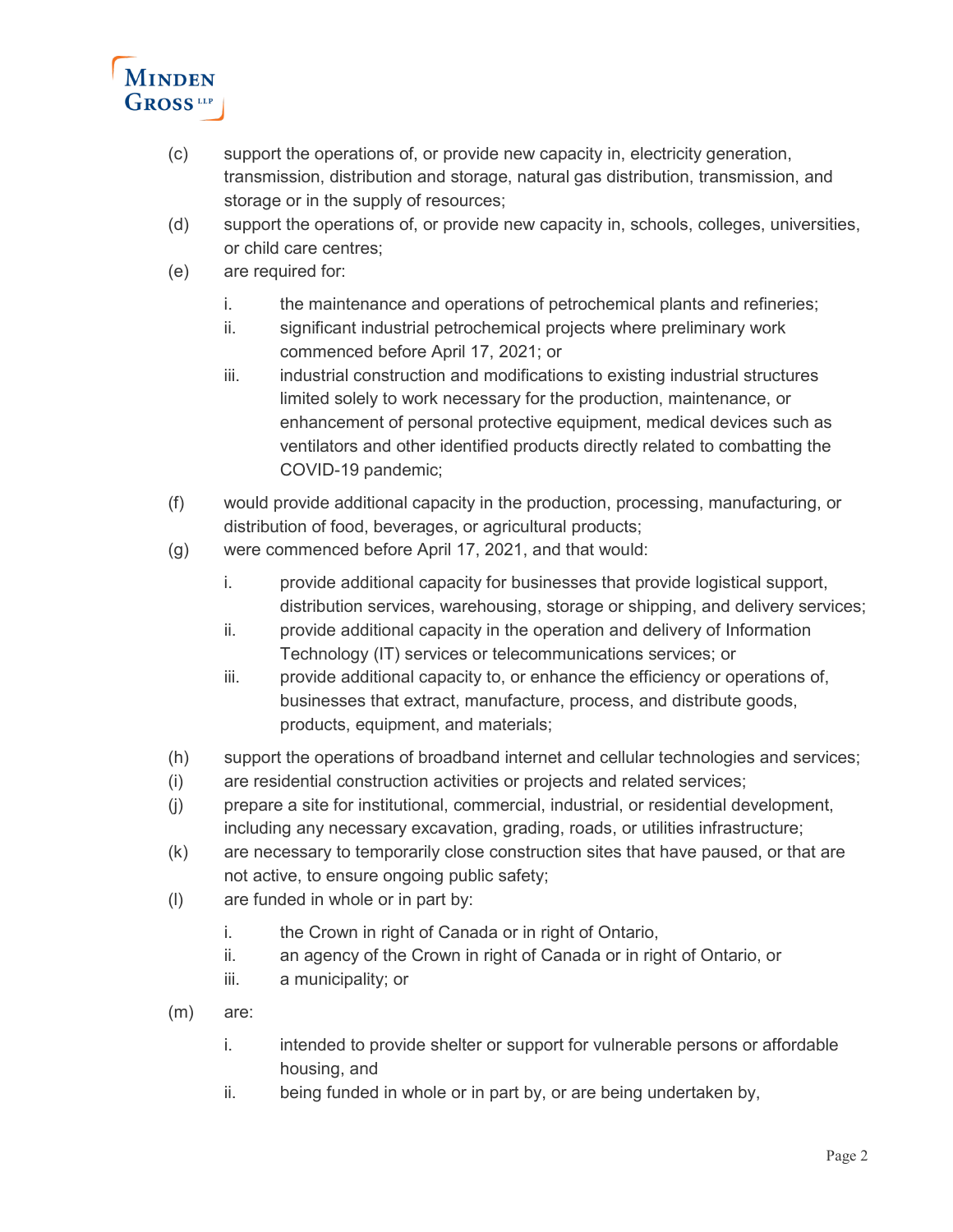

- (A) the Crown in right of Canada or in right of Ontario,
- (B) an agency of the Crown in right of Canada or in right of Ontario,
- (C) a municipality,
- (D) a service manager as defined the *[Housing Services Act, 2011](https://www.ontario.ca/laws/statute/11h06)*,
- (E) a registered charity within the meaning of the *[Income Tax](https://laws-lois.justice.gc.ca/eng/acts/I-3.3/page-182.html?txthl=registered+charitable+charities+register+charity#s-149.1)  Act* [\(Canada\),](https://laws-lois.justice.gc.ca/eng/acts/I-3.3/page-182.html?txthl=registered+charitable+charities+register+charity#s-149.1) or
- (F) a not-for-profit corporation.

The above list is very similar to the list used by the Government for the second state of emergency declared in January 2021. The Government has now added construction activities that began before April 17, 2021, and that would provide additional capacity to, or enhance the efficiency or operations of, businesses that extract, manufacture, process, and distribute goods, products, equipment, and materials.

The list prioritizes health care, personal protective equipment, municipal and provincial infrastructure, government-funded projects, affordable housing, and long-term care, etc.; however, it arguably does not sufficiently prioritize industrial construction projects given the prevailing circumstances. During the pandemic, industrial development has become the "darling" of the real estate world. Warehouse space, in particular, has become a hot commodity due to the boom in ecommerce. There are growing fears that industrial capacity in Canada is quickly waning; in fact, it is expected to run out by the end of 2021. Accordingly, it is imperative for businesses in Ontario to be allowed to proceed with industrial construction projects to ensure we maintain sufficient industrial capacity.

If the above-mentioned restrictions on construction activities are interpreted too broadly, it could stifle the progress of industrial construction projects in Ontario and worsen Canada's industrial capacity. To what extent will existing and new industrial construction projects be allowed to proceed during the shutdown? It is arguable that a variety of existing industrial construction projects can proceed during the shutdown **so long as some aspect of the project (for example, site preparation) was started before April 17, 2021** – see item (g) of the above list of "essential" construction activities. Further, if an industrial project was not started before such date, a business could at least proceed with construction activities related to the preparation of a site for industrial development, including any necessary excavation, grading, roads, or utilities infrastructure – see item (j) of the above list of "essential" construction activities. However, it is odd that an entire construction project could proceed so long as its site preparation began before April 17, 2021, but could not proceed if the site preparation began after such date.

We will continue to provide regular updates on commercial leasing issues in Canada, especially [COVID-19 updates](https://www.mindengross.com/our-firm/covid-19-response#Leasing) as landlords and tenants struggle with the economic challenges brought on by the pandemic. If you have any questions or would like to obtain legal advice on any commercial leasing issues or litigation, please contact any lawyer in our Commercial Leasing Group below.